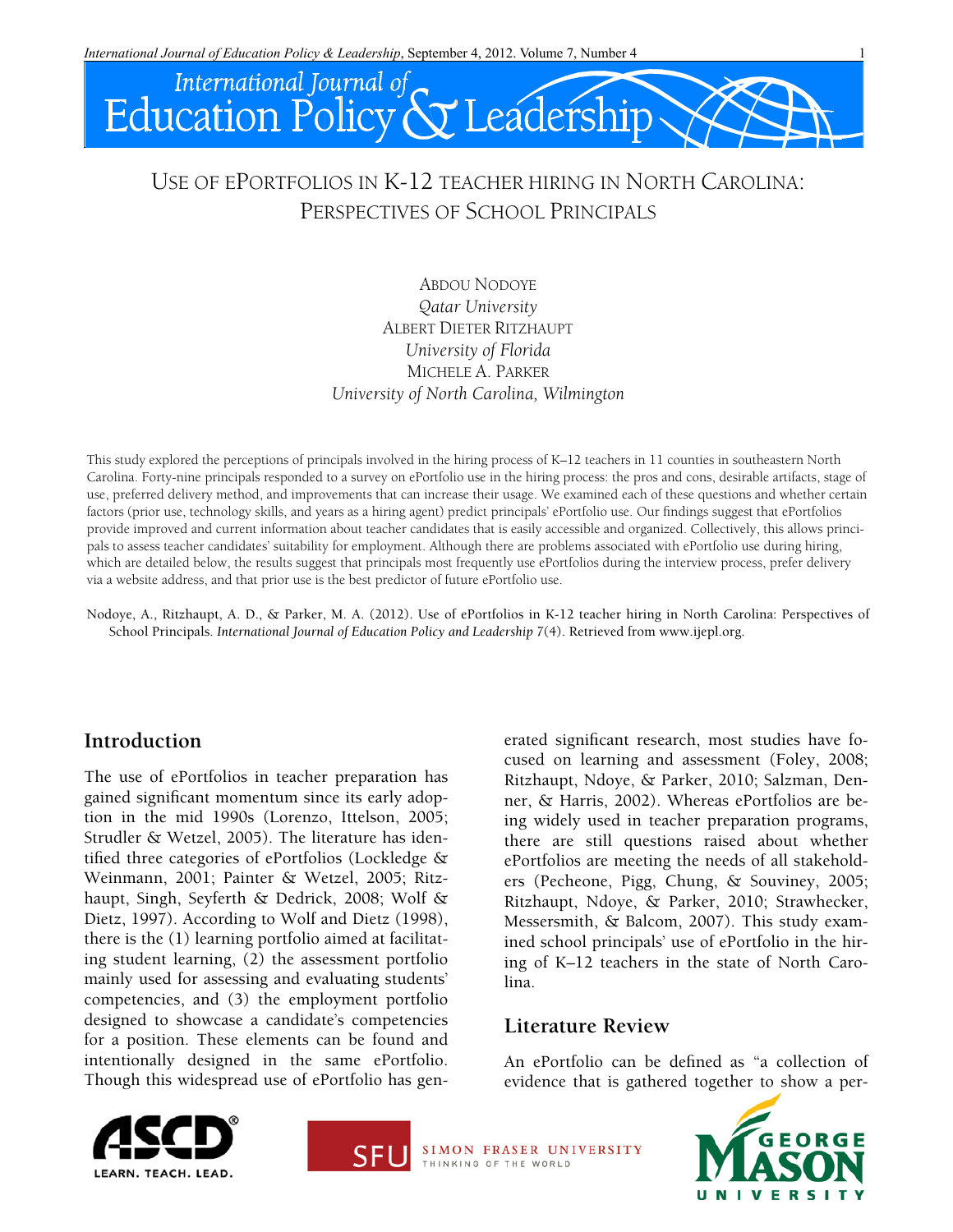son's learning journey over time and to demonstrate their abilities" (Butler, 2006, p.2). In light of such definition, ePortfolios have taken a prominent role in assessing teacher candidates' competencies (Ntuli, Keengwe, &Kyei-Blankson, 2009). As such, ePortfolios play a major role in showcasing and documenting evidence of competencies and skills expected of preservice teachers for many purposes, including employment (Ritzhaupt, Singh, Seyferth & Dedrick, 2008; Strawhecker, Messersmith, & Balcom, 2007; Theel & Tallerico, 2004; Wolf & Dietz, 1998).

The structure and nature of ePortfolios vary depending on its purpose; the different expectations of stakeholders pose an indefinite challenge. The reality of ePortfolios fulfilling multiple functions is questionable because there are times when one function may conflict with another. Researchers (Ritzhaupt, Singh, Seyferth & Dedrick, 2008) have identified the many stakeholders and functions of ePortfolios and their different and competing needs. Whereas teacher candidates and teacher preparation programs seem to be the key stakeholders, it is obvious that the employment purpose cannot be fulfilled without an understanding of the needs and expectations of school administrators as hiring officials. Foley (2008) reported that " in addition to their utility as assessment tools, portfolios can support student advising and career preparation as well as professional and certification processes for practicing professionals" (p.1).

In their study of students and employers' perceptions of employment portfolios, Temple et al. (2003) indicated that students and career professionals both agreed that the ePortfolio was an effective way to address key selection criteria questions. Additionally, employers responding to the survey revealed experiencing a missing link between candidates' statements of what they can do and their abilities to actually do it, and that the ePortfolio can fill that void by showing evidence of teacher candidates' competencies through artifacts, video, and other digital means.

Given its interactive nature, an ePortfolio can provide varied and diversified means to evaluate factors that are not easy to assess via other sources such as a paper copy. In a study of factors considered most important in the hiring of new teachers, Cain-Caston (1999) found that evaluation of teaching performance and effective use of oral and written English as two of the top five factors listed as very critical in the hiring decisions. An ePortfolio can provide means of assessing these factors through diversified channels (audio, text, video, etc.) and ease of access to a preservice teacher's accomplishments and organizational and technological skills (Costantino & Lorenzo, 2002). Further, Costantino and Lorenzo (2002) found that skills and characteristics such as enthusiasm for teaching, respect for children, and classroom management are also determinants in the hiring of new teachers. These skills and characteristics that are not content specific are easier to assess using an ePortfolio where preservice teachers can upload videos showing them interacting with students and display their practices (Wolf & Dietz, 1998).

In a study of the role of portfolios in teacher hiring, Jacobson (1997) reported that "more school officials are requesting them, finding that they provide important insight into a teacher's individual talents and beliefs about education" (p. 12). The author surveyed more than 1,000 school administrators and superintendents around the country and found that more than half of the respondents to the survey "said they were more likely to request or accept a portfolio once the applicant had become a finalist for a teaching position" (p.1). These findings are similar to those of Anthony and Roe (1997), who reported from a national study of school districts' hiring practices that half of the school districts would request a portfolio when a candidate gets to the interview phase of the hiring process.

The studies above suggest that school hiring officials tend to request a portfolio at a given stage of the hiring process. Researchers (Painter & Wetzel, 2005; Strawhecker, Messersmith, & Balcom, 2007; Temple, Allan, & Temple, 2006; Wolf & Diez, 1998) suggested guidelines and content for employment ePortfolios. These authors found that principals are more interested in ePortfolios that show video clips of preservice teachers interacting with students because this medium provides information that is difficult to obtain from other sources during the interview process.

Although ePortfolios may seem appropriate in assessing preservice teachers' skills, knowledge, and attitudes, scholars have cautioned about ways it should be used in order to encourage hiring officials' viewing of artifacts and to facilitate the decision-making process (Painter & Wetzel, 2005; Sivakumaran, Holland, & Heyning, 2010). Hiring officials with busy schedules are more interested in reviewing ePortfolios with few and well-organized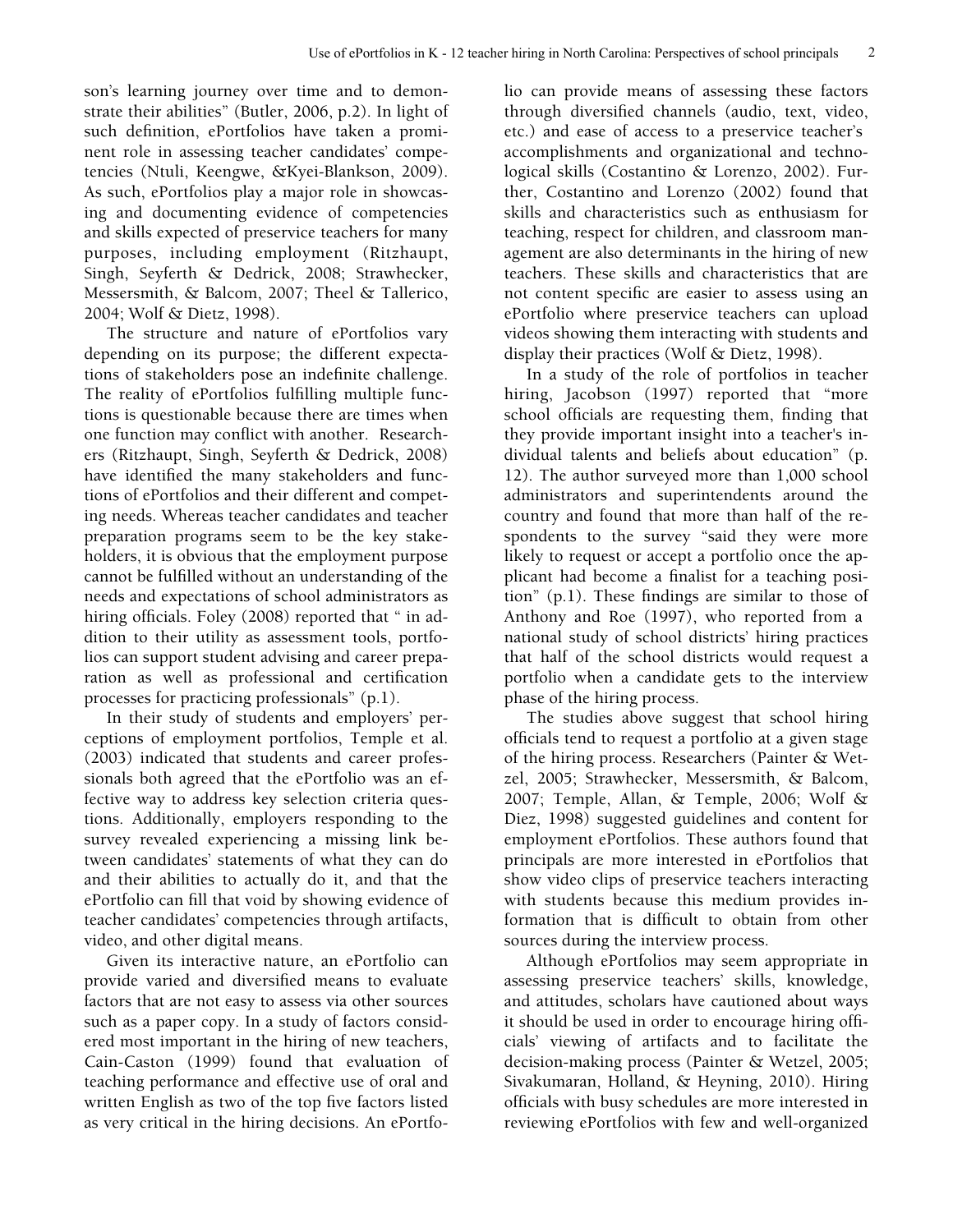artifacts. Painter and Wetzel (2005) also report that the video of the teacher candidate interacting with students "makes the hiring portfolio more compelling" (p.1). Strawbecker, Messersmith, and Balcom (2007) contended that video is also an effective way to show a teacher candidate's ability and skills related to adapting and adjusting instruction, classroom management, and so on. Painter and Wetzel's (2005) study highlights the need to understand how hiring officials use ePortfolios during the employment process and the specific information they look for when viewing an ePortfolio.

Even though it is useful to understanding the type of information hiring officials look for in an ePortfolio, factors like previous ePortfolio use, technology skills, and years of experience as a hiring official can be critical in promoting ePortfolio use in hiring new teachers. Sivakumaran, Holland, and Heyning (2010) reported that hiring officials who view themselves as technology savvy tend to request an ePortfolio. Other researchers (Strawhecker, Messersmith, & Balcom, 2007) have found that previous ePortfolio use, years as hiring officials, and technology skills are factors that can predict a principal's use of ePortfolio in the hiring process.

### **Purpose**

This study attempts to add to what is known about ePortfolios in the hiring of K–12 teachers by addressing the following research questions:

- 1. What are the pros and cons of using ePortfolios in the hiring process?
- 2. What do principals want to see in an ePortfolio?
- 3. When do principals use ePortfolios or Paper Portfolios in the hiring process?
- 4. What electronic delivery method is preferred?
- 5. What factors predict principals' likelihood of using ePortfolio?
- 6. What potential improvements would increase principals' use of ePortfolios in the hiring process?

### **Method**

This study employed a mixed-method approach (Tashakkori & Teddlie, 1998) involving both quantitative and qualitative procedures used concurrently and independently.

#### **Participants**

One hundred twelve principals from 11 counties in the southeastern United States were sent the survey and 49 responded, which is a response rate of 43.75 percent. The response rate is high for an online survey; prior research suggests that average online response rates fall somewhere within the range of 24–39 percent (Cook, Heath, & Thompson, 2000; Hamilton, 2009; Kaplowitz, Hadlock, & Levine, 2004; Sheehan, 2001).

Seventy-eight percent of the participants were over age 40 and have been serving as a hiring official for an average of 9.20 (SD=5.70) years. Fiftyone percent of the participants were principals at elementary schools, 24 percent at middle schools, and the remaining in high schools. These schools had an average of 695 (SD=360.44) students with 50 percent in rural, 38 percent in suburban, and 12 percent in urban regions. These schools had an average of 48.89 percent (SD=18.82) of students on free and reduced lunch programs. Respondents' level of technology usage vary across many different forms as indicated in the table below. Table 1 illustrates the technology use of these principals on a regular basis.

| Table 1. Principal use of technology                                 |      |
|----------------------------------------------------------------------|------|
| Technology                                                           | $\%$ |
| E-mail                                                               | 100  |
| Internet or web searches<br>Electronic presentation software (Power- | 98   |
| Point, Keynote)                                                      | 96   |
| Cellular telephone                                                   | 94   |
| Word processor                                                       | 92   |
| Spreadsheets<br>Multifunction communication tool (Black-             | 84   |
| berry, Treo)<br>Handheld computer (Palm, Pocket PC,                  | 63   |
| iPod)                                                                | 61   |
| Digital camera                                                       | 55   |
| Scanner                                                              | 37   |
| Digital video recorder                                               | 29   |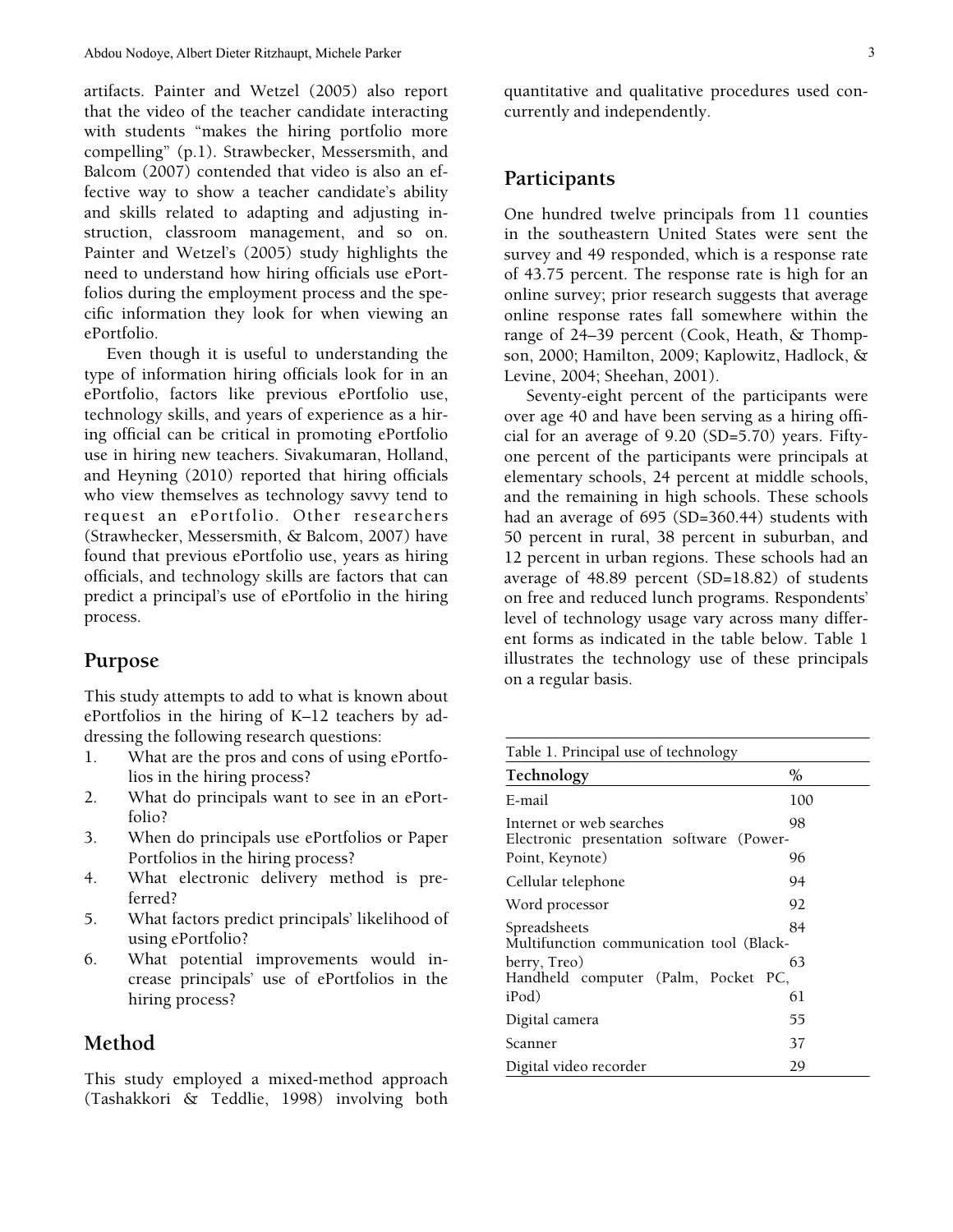# **Instrument**

The 23-item survey used in this research was adopted from a previous study and slightly tailored to meet the needs of this research program (Strawhecker, Messersmith, & Balcom, 2007). The survey had previously been validated for content and was deemed appropriate for the target audience (principals) by administration through a pilot survey. The survey included a combination of dichotomous items, Likert scales (strongly disagree, disagree, neutral, agree, strongly agree), semantic differential scales (least preferred = 1 to most preferred= 4), and free-form response items. The Likert scale items had a Cronbach's alpha of .89. The dichotomous items had a K-R 20 of .87.

# **Procedures**

The instrument was made accessible in a webbased format using SelectSurvey©. To encourage participation, respondents could optionally provide their name and e-mail address to be entered in a raffle to win a flip video camera. The researchers sent a hyperlink to the instrument in an e-mail encouraging participants to respond to the survey.

# **Data Analysis**

Quantitative analyses of the data included descriptive, internal consistency reliability analysis, and predictive forward multiple regression analysis. Multiple regression analysis was conducted to examine the predictors of ePortfolio usage. All quantitative analyses were conducted using SPSS© version 16 and  $\alpha$  = .05. Two open-ended survey items were included in the survey for the purpose of gaining further insight into the pros and cons of ePortfolio usage. The data were analyzed using a constant comparative analysis (Glaser, 1965; Glaser, 1967).

# **Results**

### *Pros and Cons of ePortfolios*

Principals were provided the opportunity to provide free-form responses on the pros and cons of ePortfolios. Several central themes, for pros, included improved current information about candidates, easily accessible and organized candidate information, evidence of effort and ability in artifacts, and better judgment. One respondent summarized these themes well by saying, "I was able to see their products, organizational ability, and quality of their work."

The primary themes that emerged from the cons were the time-consuming and burdensome process of evaluating ePortfolios, the lack of standardization, lack of real connection to classroom practice, and that only the best work is shown. One respondent said that the ePortfolios were "cumbersome to go through" and another said that they are "just one element and [don't] tell you if they can teach."

# *Desired ePortfolio Artifacts*

A candidate's ePortfolio can contain numerous artifacts that are helpful to the selection process. Table 2 illustrates a variety of artifacts and the associated response frequency for principals that selected that artifact. As can be gleaned, a candidate's resume was the most desired artifact (98 percent),

| Table 2. Desired ePortfolio artifacts            |      |
|--------------------------------------------------|------|
| Artifact                                         | $\%$ |
| Candidate's resume                               | 98   |
| References                                       | 88   |
| Letters of recommendation                        | 88   |
| Reflection on teaching experiences               | 84   |
| Samples of instruments used for assessment       | 80   |
| Sample lesson plans                              | 78   |
| Information about the candidate's previous work  |      |
| experience                                       | 76   |
| Transcripts                                      | 73   |
| Video clip showing the candidate teaching in a   |      |
| classroom setting                                | 73   |
| Student teacher evaluations                      | 73   |
| Candidate's teaching philosophy statement        | 63   |
| Artifacts to document experience with ethnic and |      |
| cultural diversity                               | 53   |
| Artifacts that document community service learn- |      |
| ing activities                                   | 45   |
| Examples of candidate's work in college teaching |      |
| methods classes                                  | 31   |

shortly followed by references and letters of recommendation (88 percent each). Also important was a candidate's reflection on teaching experiences, which are commonly included in ePortfo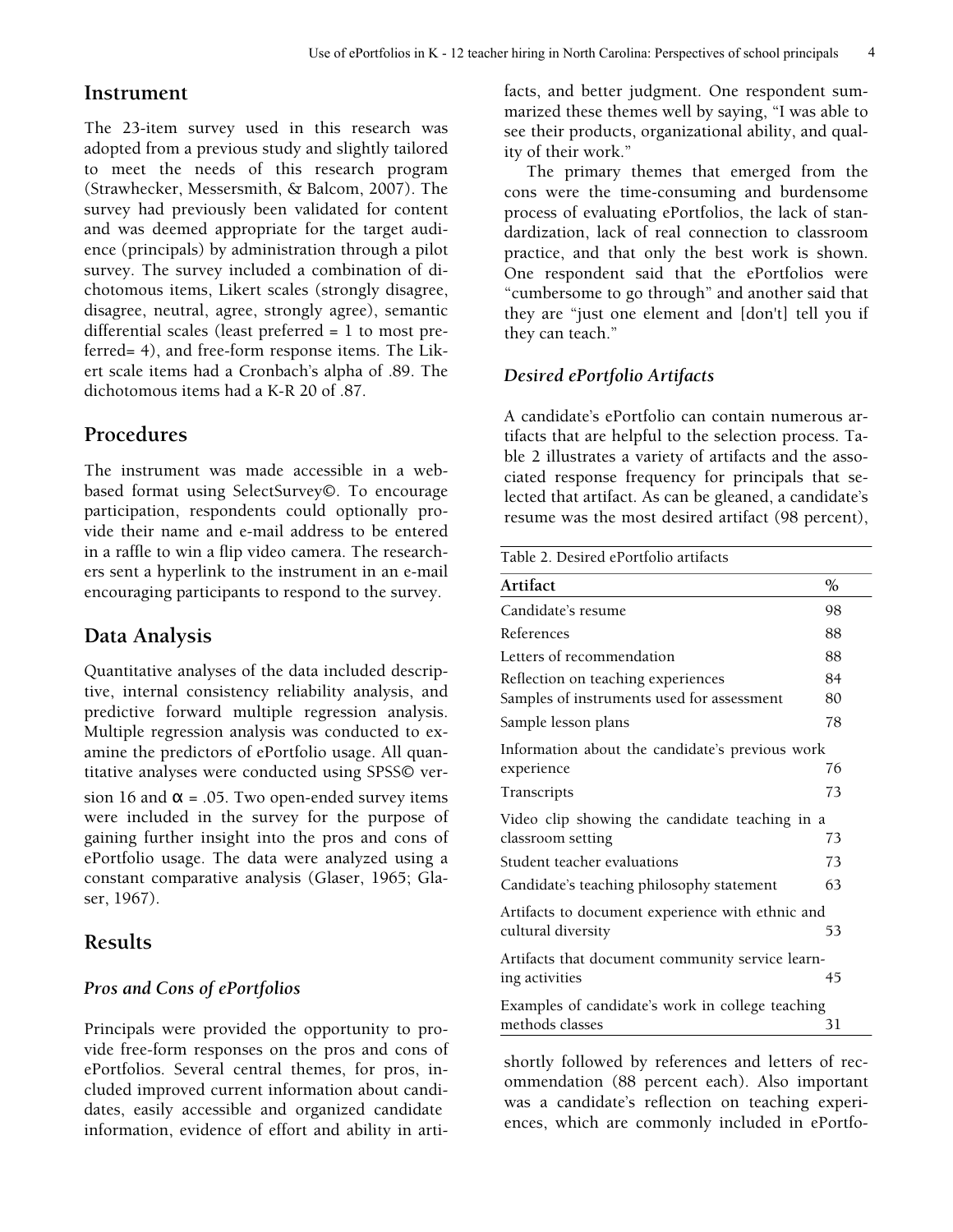lios. Surprisingly, principals were least interested in examples of a candidate's products from methods classes, which are also commonly included in ePortfolios.

#### *Use of Portfolios in Hiring*

Another central question is when principals use portfolios (either paper or electronic) in the hiring process. The results shown in Table 3 suggest that principals use portfolios most frequently during the interview process and second most frequently during the initial screening of candidates. Much less frequent was the use of a portfolio after the short list of candidates was determined and after the interview, but before hiring.

| Table 3. Stages of portfolio use in hiring process                 |      |  |
|--------------------------------------------------------------------|------|--|
| Stage                                                              | $\%$ |  |
| During the interview process                                       | 69   |  |
| Initial screening<br>After the short list of candidates was deter- | 44   |  |
| mined                                                              | 25   |  |
| After the interview but before hiring                              | 14   |  |

#### *Preferred Delivery Method*

ePortfolios can be viewed using a variety of media. One important question is what is the preferred delivery method of the principals? Our results, shown in Table 4 (next page), illustrate that these principals primarily wish to view a candidate's ePortfolio via a website address (M=3.42; SD=1.04). Comparatively, CDs (M=2.52; SD=0.97) and DVDs (M=2.24; SD=0.89) were rated lower on the scale of one to four, where one is the least preferred and four is the most preferred. Most ePortfolio systems (e.g., Chalk & Wire, Tasktream) include the capacity for the ePortfolio creator to provide a secure hyperlink to the ePortfolio contents. Users can also burn the contents of their ePortfolio to a CD or DVD for dissemination.

#### *Factors Predicting ePortfolio Usage*

Next, we investigated whether or not future ePortfolio use in the hiring process can be predicted from relevant variables such as previous ePortfolio use, years as a hiring official, etc. Our regression equation used in Table 5 (next page) includes previous ePortfolio use, previous paper portfolio use, years as the hiring official, and self-reported technology skill level as predictors for future ePortfolio use. The R-Square for the model is .318, which means approximately 32 percent of the variability is explained in the model. Previous ePortfolio use was the only statistically significant predictor in the model. Results of this analysis suggest that the best predictor of future ePortfolio use is prior ePortfolio usage.

#### *Improvements to ePortfolio Process*

Finally, we discerned what factors may contribute to increasing principals' willingness to use ePortfolios in the hiring process. These results are shown in Table 6 (next page). The most important factor was a standard ePortfolio format for candidates to follow. A standard rubric for principals to use in evaluating ePortfolios was also important and was followed by technology training to assess them.

#### **Discussion**

Interpretation of the results must be viewed within the limitations of this research. Although the response rate was high based on previous research (Cook, Heath, & Thompson, 2000; Hamilton, 2009; Sheehan, 2001), the limited sample size confines the generalizability of the results. The relatively small sample size could be because study respondents have administrative responsibilities during most of the workday and would therefore have more difficulties taking time to respond to a survey (Marshall & Rossman, 1999). Additionally, generalizability of the results is limited because the data was collected from one region within North Carolina. In light of these limitations, this research has resulted in several interesting findings.

The results indicate that principals use ePortfolios during some phases of the hiring process but not the entire process. According to these results, principals use ePortfolios in the earlier stages (initial screening) so they can screen applicants and during the interview process itself. ePortfolios are easily accessible and have the potential to organize up-to-date candidate information while providing evidence of candidate's ability through the selection of artifacts. These results corroborate the findings of previous research (Strawhecker, Messersmith, & Balcom, 2007), particularly in relation to the organization of a candidate's work.

In terms of cons, our findings suggest that ePortfolios are time-consuming and cumbersome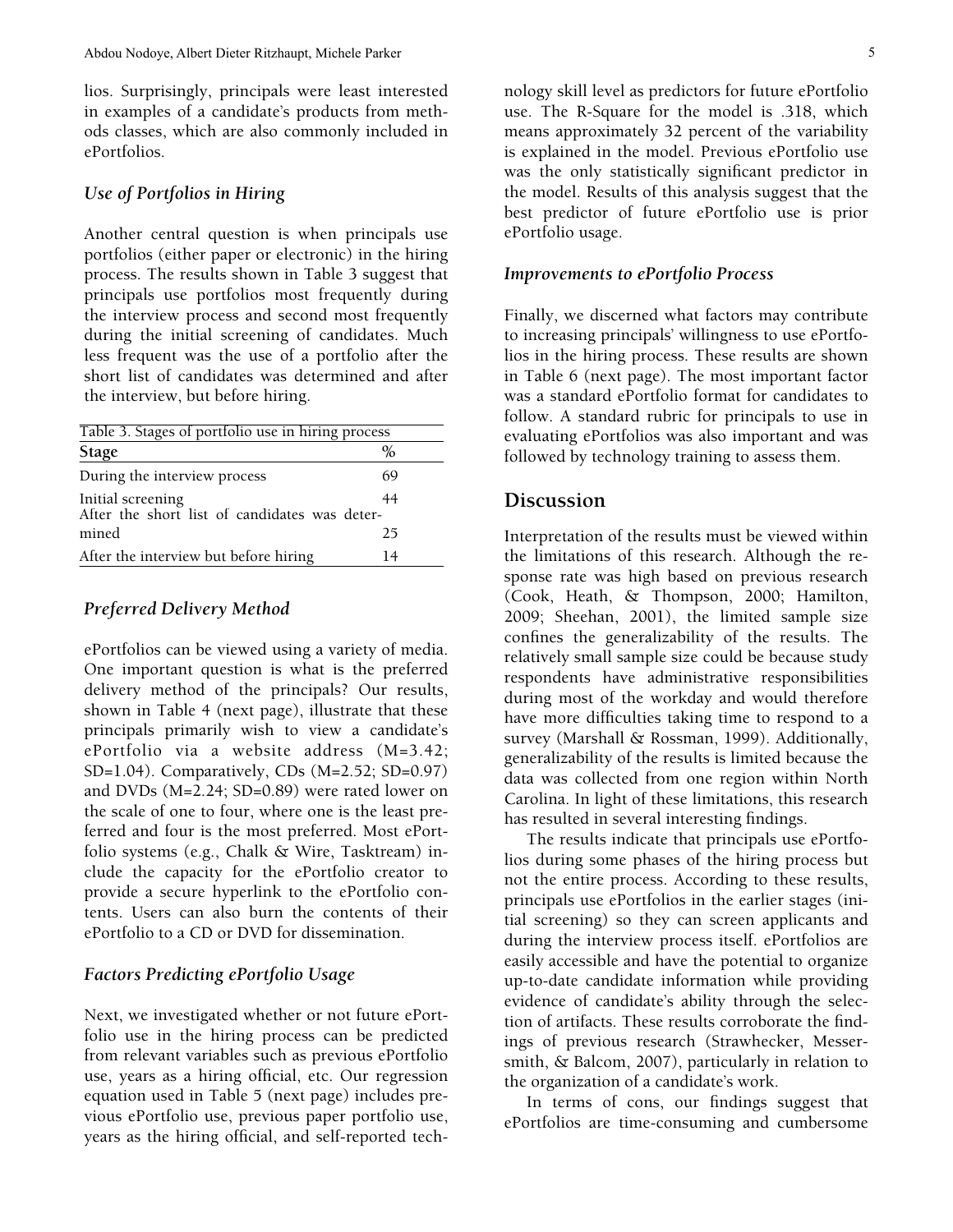| Delivery method                                  |        |        | 3         | $\overline{4}$ | M    | <b>SD</b> |
|--------------------------------------------------|--------|--------|-----------|----------------|------|-----------|
| Website address to view in a computer<br>browser | 12.5%  | 2.08%  | $16.67\%$ | 68.75%         | 3.42 | 1.04      |
| CD to play on my computer                        | 21.74% | 17.39% | 47.83%    | 13.04%         | 2.52 | 0.97      |
| DVD to play on my computer or televi-<br>sion    | 21.74% | 43.48% | 23.91%    | 10.87%         | 2.24 | 0.89      |
| Other                                            | 66.67% | 8.33%  | $0\%$     | 25%            | 1.83 | 1.34      |

Table 4. Preferred delivery method of ePortfolios.

to evaluate, lack standardization and connection to classroom practice, and display a candidate's best work (as opposed to development or weaknesses). This also corresponds with the results of prior studies (Theel & Tallerico, 2004 ; Strawhecker, Messersmith, & Balcom, 2007). For instance, principals in Theel and Tallerico's study "expressed strong preferences for increased standardization of portfolio reviews" (p.28). The authors also highlight the lack of real connection to classroom practice through "skepticism about the relationship between portfolio documents and candidates' actual abilities to teach" (p.29).

Table 5. Multiple regression analysis with future ePortfolio use as dependent variable

| Independent<br>variable                   | Standardized<br>Weight (Beta) |       |                 |
|-------------------------------------------|-------------------------------|-------|-----------------|
| Previous ePortfolio<br>use.               | 0.46                          | 3.14  | $.003*$         |
| Previous paper<br>portfolio use           | 0.20                          | 1.40  | $\overline{17}$ |
| Self-reported tech-<br>nology skill level | 0.12                          | 0.91  | -37             |
| Years as the hiring<br>official           | $-0.01$                       | -0.09 | -93             |

\*denotes statistical significance

To address the problem of "best work," Campbell, Cignetti,Melenyzer, Nettles, and Wyman, (2007) advocate the inclusion of artifacts that address teacher candidate's weaknesses. These include peer critiques, evaluations, letters to (or from) parents, problem-solving logs, selfassessment instruments, and descriptions of work or volunteer experiences. An anticipated criticism is that these documents can be tinted to favor the candidates being reviewed for employment. However, these artifacts would be authentic representations from multiple sources that can be used to triangulate information about the teacher candidate under consideration. This would provide the principal with meaningful information that could be used during induction and professional development once a teacher is employed.

In terms of desired ePortfolio artifacts, our findings, as suggested by previous research (Sivakumaran, et. al, 2010), indicate that a candidate's resume, references, letters of recommendation, reflections on teaching practices, and samples of instruments used for assessments are the most desired ePortfolio artifacts. Whereas previous research (Wolf & Dietz, 1998) indicated video clips as one of the of the most preferred types of artifacts, respondents of this study seem to indicate a different perspective as they rank video clip ninth out of 15 given their desired type of artifacts. Such finding could be a reflection of respondents not regularly using video clips related technology (digital camera 55 percent, digital video recorder 29 percent; see table 1).

| Table 6. Principals' Responses to Options for Improving |  |
|---------------------------------------------------------|--|
| ePortfolio Use                                          |  |
| A standard format for candidates to follow<br>94        |  |
| A standard procedure or rubric for assessing            |  |
| ePortfolios<br>45                                       |  |
| Training on the technology needed to assess             |  |
| ePortfolios                                             |  |

The well-conceived and thorough documentation that students provide in their ePortfolios as part of the collegiate experience may need to be significantly reduced for employment purposes, especially if the main components correspond with a regular job search (resume, letters of recommen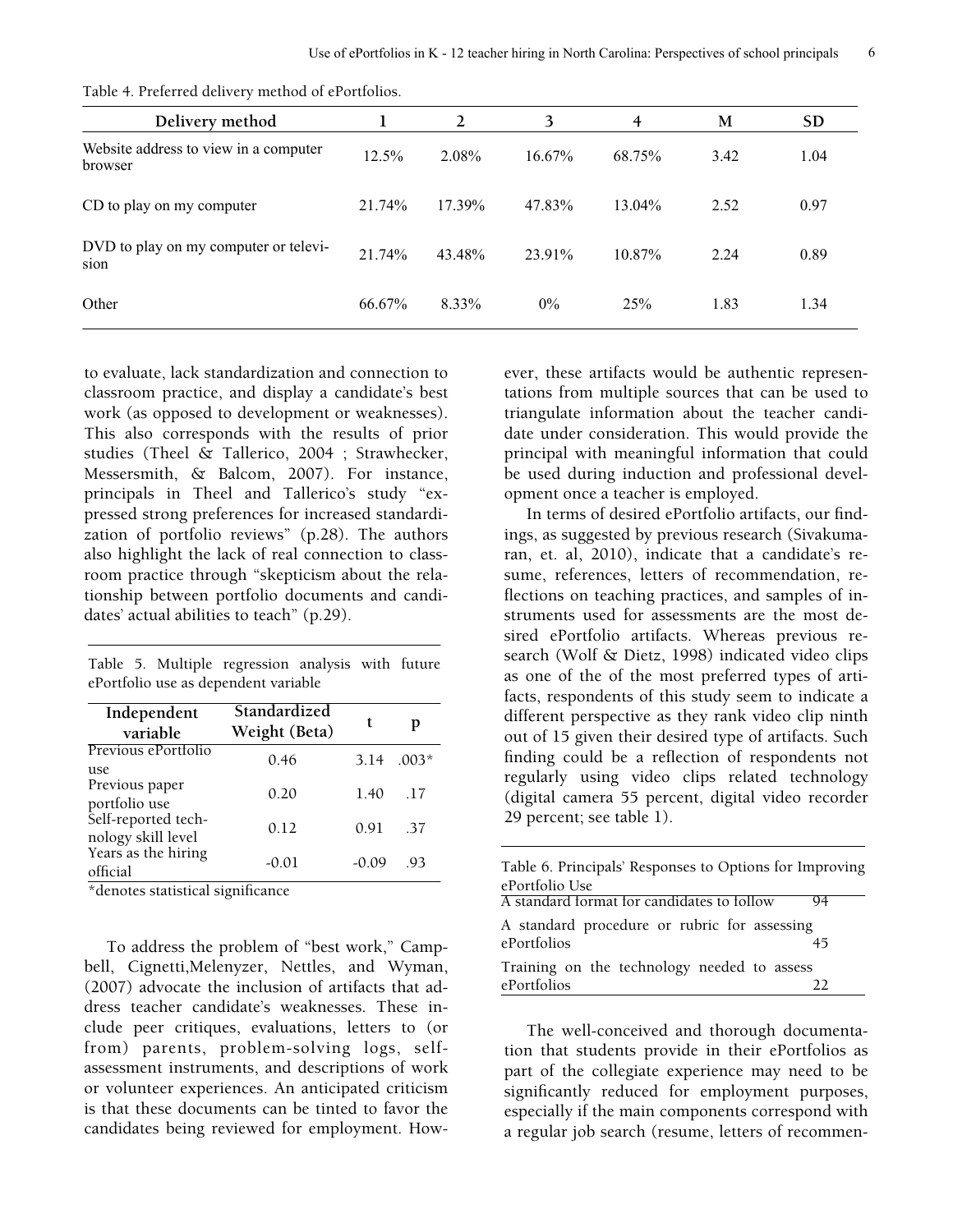dation, and references). This can foster dissatisfaction among students who realize that potential employers are not recognizing their time and hard work crafting their ePortfolios (Parker, Ndoye, & Ritzhaupt, n.d.), and equal dissatisfaction among hiring officials who are presented with detailed ePortfolios but want less information.

The least important artifacts included the ones used to document experience with ethnic and cultural diversity (53 percent), artifacts that document community service learning activities (45 percent), and examples of a candidate's work in college teaching methods classes (31 percent). These are informative findings because work products from teaching methods classes are commonly included in ePortfolio templates. This mirrors other incongruence discussed in the literature; for example, Barrett (1999), highly recommends that ePortfolios be organized by professional teaching standards, while Painter and Wetzel (2005) stated that hiring officials were more interested in organization by K–12 standards related to student achievement.

Whereas most ePortfolio systems have the capacity for templates (Barrett, 1999), the lack of standardization in the inclusion of artifacts across various education programs and schools remains a challenge (Strudler & Wetzel, 2005). As an aside, reflections and students assessments may be consistent elements, which is why they are primarily reviewed in comparison to other artifacts. The use of various ePortfolio systems to review teacher candidates suggests difficulty for employers who are uncomfortable with technology, decreasing usability and assessment (Strawhecker, Messersmith, & Balcom, 2007).

A surprising finding of this study is the fact that experience with ethnic and cultural diversity and artifacts that document community service learning activities were not rated as highly desired by principals in this study. This is in contrast with the widespread discussion currently happening in teacher preparation programs on ways to provide teacher candidates with diversity and communityrelated experiences to help them address the needs of diverse learners (Maude, 2010; Nagda & Lopez, 2003; Onore & Gildin, 2010, Todd, 2007). One explanation of this finding could be that principals feel like an ePortfolio may not the best place to assess skills and competencies related to diversity and community service.

Another plausible explanation is that the artifacts that are reviewed less frequently may be less crucial when searching for a position. For instance, a teacher's lack of experience with classroom diversity may be a result of internship placement, rather than the result of a candidate's dispositions or ability to work with target audiences. Imig and Imig (2006) use data from the National Center of Educational Statistics to demonstrate that novice teachers are more likely to be employed in diverse settings (those with large percentages of free or reduced-price lunch recipients, minorities, limited English proficiency students). Therefore, the teacher candidates are likely to gain this experience once they are employed. Similarly, community involvement is a school-level responsibility and has been documented as a leadershipdriven initiative that is a key component in school turnaround (Duke, 2004).

Yet, as illustrated by Strawhecker, Messersmith, and Balcom (2007), this information must be placed in context. ePortfolios typically contain multiple documents and evidences such as those listed on the survey employed in this study (Strudler & Wetzel, 2005; Campbell, Cignetti, Melenyzer, Nettles, & Wyman 2007). This variation increases when reflection (or reflection and feedback) are included with each artifact (Barrett & Knezek, 2003). With an overabundance of information, principals must select which sources to review carefully and quickly. Because colleges and schools of education make the decisions about what to include in an ePortfolio and this varies across programs (Strudler & Wetzel, 2005), teacher educators should reflect on these findings of this study to assure that the appropriate information is included in a preservice teacher's ePortfolio. Although principals serve as the main hiring officials, superintendents, experienced teachers, and school board members may also review teacher candidates' ePortfolios(Campbell, Cignetti, Melenyzer, Nettles, & Wyman 2007).

The findings suggest that ePortfolios, in this setting, are most frequently used during the interview process, followed by after the initial screening of candidates. This indicates that ePortfolio is one aspect of the interview process. Hence, ePortfolios need to be designed as one component of a system and developed with targeted evidences that provide meaningful yet unduplicated information. Our findings confirm, as in previous research (Strawhecker, Messersmith, & Balcom, 2007), that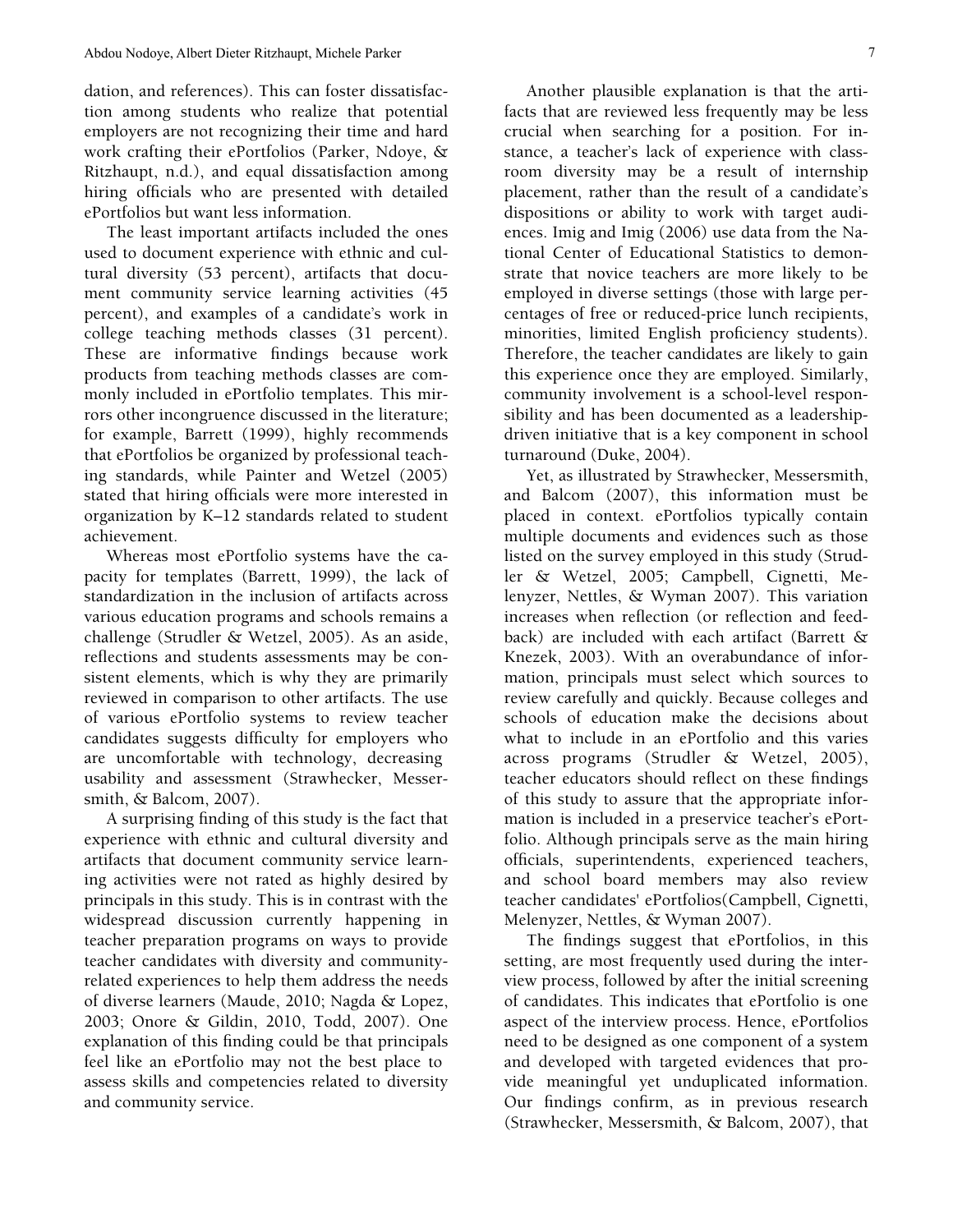principals prefer a website address as the delivery method for a candidate's ePortfolio as opposed to a CD or DVD. Our results suggest the best predictor of future ePortfolio use is prior use of ePortfolios.

# **Implications**

The findings reported above have policy and leadership implications for teacher education programs. One of the first aspects of the policy implications involves the development and establishment of shared processes and procedures between potential employers and teacher education programs with the creation and maintenance of a standard format for ePortfolios across teacher candidates. This standard format, which can be localized, can assist principals with busy schedules by providing an ordinary view of a candidate's ePortfolio, thus streamlining the amount of time a principal will spend searching for specific information about a candidate. Regular conversations and collaboration between teacher educators and K–12 hiring officials could help facilitate the success of such a policy.

The results have leadership implications; teacher education programs need to make sure teacher candidates are prepared to take leadership roles in developing and maintaining portfolios that really show their abilities to manage their competencies. Teacher education programs need to anticipate such roles by providing their candidates with the necessary technological skills that would allow them to use that medium to its greatest potential and better match their skills with employers' expectations. Leadership implications will also involve developing students' creativity, ownership, and self-directed learning to allow teacher candidates to better organize the ePortfolio and take the lead in developing better connections among skills to showcase their competencies.

Leadership implications of these results also require providing school leaders with the necessary skills to effectively navigate an ePortfolio in an acceptable timeframe. Clearly, if principals do not have the necessary skills to traverse an ePortfolio, they will not use it effectively and efficiently to facilitate the hiring process. Teacher education programs could opt to offer workshops or online training for principals in the surrounding schools to facilitate the process.

Another important implication to teacher education programs relates to the type of information included within a typical ePortfolio. Our findings clearly suggest that a candidate's resume, references, letters of recommendation, reflections of teaching experiences, and sample instruments used for assessment are valuable artifacts to the usual principal in evaluating a teacher candidate. Effort should be placed on designing an ePortfolio across teacher candidates that includes, at minimum, this vital information. As such, administrators and faculty should encourage teacher candidates to be particularly selective about including artifacts viewed as pertinent by principals in this study in an employment ePortfolio.

A broader policy and leadership concern is whether ePortfolio contents should be viewable to other stakeholders in an education system (such as parents, students, etc.). What is the anticipated level of privacy for an ePortfolio? How accessible will the artifacts be to other stakeholders? In an age of social media, ePortfolios might be perceived as yet another social medium. However, we believe teacher education programs, preservice and inservice teachers, and principals should be mindful of who is viewing, commenting, and using ePortfolios in general. To address this, many ePortfolio systems (e.g., Chalk & Wire, Taskstream) have secured hyperlinks that limit the number of stakeholders that can use a teacher's ePortfolio. Our research does not address this major concern, but we believe this is an important consideration for future research.

# **Conclusion**

Results of this study provided insights on ways and the purposes for which principals use ePortfolios in the hiring of teacher candidates, and may therefore help preservice teachers tailor the design, content, and organization of ePortfolios to make it more compatible to employers' needs. These results, though geographically circumscribed (only the state of North Carolina), can provide a foundation for teacher education programs. Administrators and teacher education programs should use these results to start and reinforce conversations in order to develop and promote a system's approach to support the development and expansion of ePortfolios. An approach that takes into account the needs of teacher education programs, teacher candidates, and the potential employers will only make ePortfolios more sustainable and meaningful.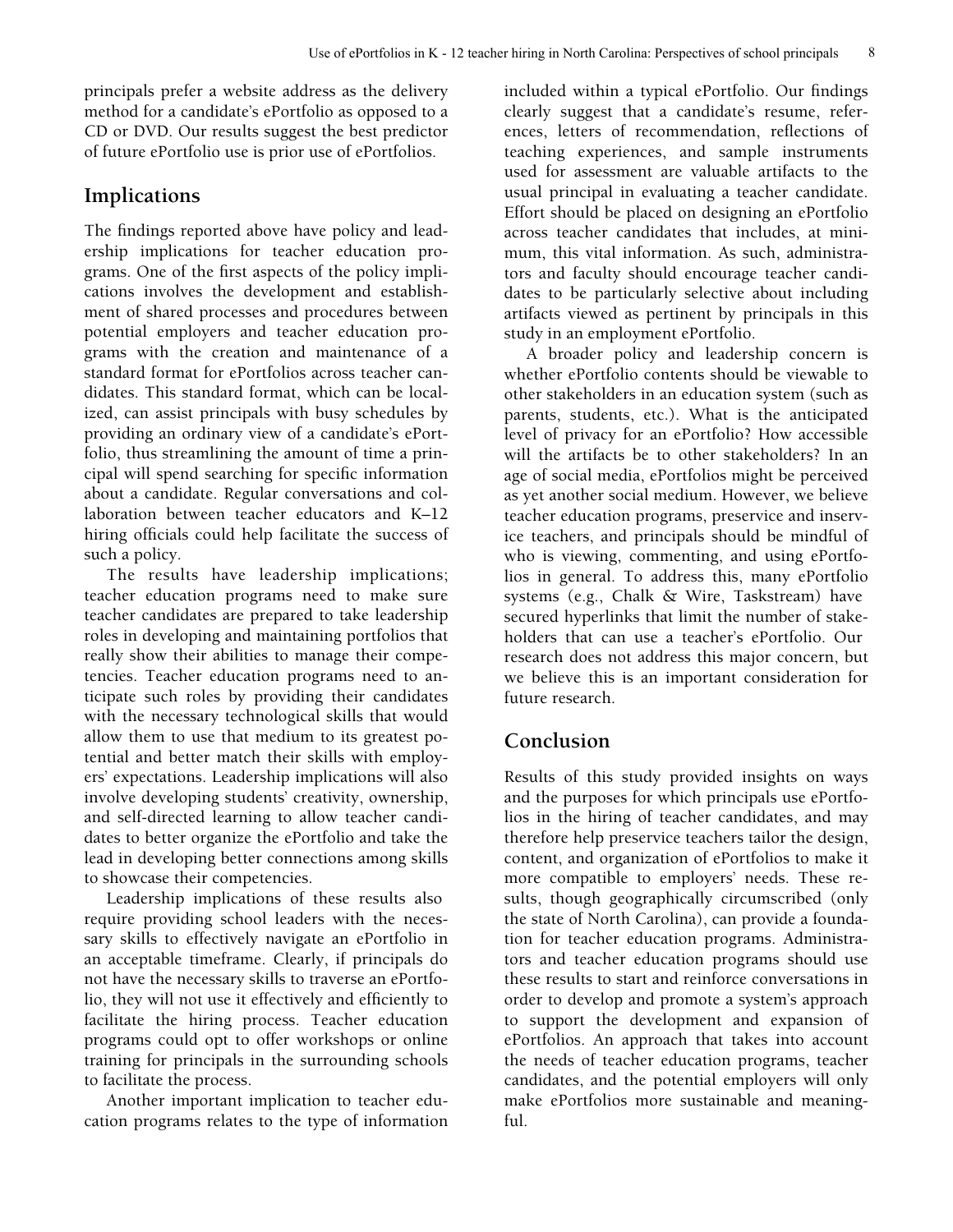### **References**

- Anthony, R., & Roe, G. (1997). *Selecting teachers for tomorrow's classrooms.* Technical report. Madison, WI: Educational Placement Consortium.
- Barrett, H. (1999). Electronic teaching portfolios. Retrieved from [http://electronicportfolios.org/portfolios/site99.](http://electronicportfolios.org/portfolios/site99.html) [html](http://electronicportfolios.org/portfolios/site99.html)
- Barrett, H. & Knezek, D. (2003). e-Portfolios: Issues in assessment, accountability and preservice teacher preparation. Retrieved from [http://www.electronicportfolios.com/portfolios/](http://www.electronicportfolios.com/portfolios/AERA2003.pdf) [AERA2003.pdf](http://www.electronicportfolios.com/portfolios/AERA2003.pdf)
- Campbell, D. M., Cignetti, P. B., Melenyzer, B. J., Nettles, D. H., Wyman Jr., R. M. (2007). *How to develop a professional portfolio: A manual for teachers*. Boston: Pearson.
- Cian-Caston, M. (1999). A survey of opinions of North Carolina school administrators regarding factors considered most important in hiring teachers for their first teaching position. *Journal of Instructional Psychology*, *26* (2), 69–73
- Cook, C., Heath, F., & Thompson, R. L. (2000). A meta-analysis of response rates in web- or Internet-based surveys. *Educational and Psychological Measurement, 60*(6), 821–836.
- Costantino, P., & De Lorenzo, M. (2002). Electronic portfolios: An option. In *Developing a Professional Teaching Portfolio* (pp. 47–55). Boston: Allyn and Bacon.
- Duke, D. (2004). *The challenges of educational change*. Boston: Pearson.
- Foley, A. (2008). Using ePortfolios t*o demonstrate growth and assess learning.* White Paper. Retrieved on June 23, 2010 from: [http://www.adobe.com/education/pdf/acrobat-e](http://www.adobe.com/education/pdf/acrobat-eportfolios-wp.pdf) [portfolios-wp.pdf](http://www.adobe.com/education/pdf/acrobat-eportfolios-wp.pdf)
- Glaser, B. G. (1965). The constant comparative method of qualitative analysis. *Social Problems, 12*(4), 436–445.
- Glaser, B. G. (1967). The constant comparative method of qualitative analysis. In B. Glaser & A. Strauss (Eds.), *The discovery of grounded theory: Strategies for qualitative research* (pp. 101– 116). Chicago: Aldine.
- Imig, D., & Imig, S. R. (2006). What do beginning teachers need to know? An essay. *Journal of Teacher Education*, 57(3), 286–291.
- Jacobson, L. (1997). Portfolios playing increasing role in teacher hiring. *Education Week*, *16*(23), 12–14.
- Hamilton, M.B. (2009). Online survey response rate and times: Background and guidance for industry. Retrieved from:
	- [http://www.supersurvey.com/papers/supersurve](http://www.supersurvey.com/papers/supersurvey_white_paper_response_rates.pdf) y white paper response rates.pdf on May 12, 2011
- Kaplowitz, M.D., Hadlock, T.D., & Levine, R. (2004). A comparison of web and mail survey response rates. *Public Opinion Quarterly*, *68*(1), 94–101
- Lockledge, J.C., & Weinmann, J.A. (2001). Knowledge management for multi assessment portfolios. *European Journal of Engineering Education*, *26*(3), 311–321.
- Marshall, C. & Rossman, G. B. (1999). *Designing qualitative research.* Thousand Oaks, CA: Sage.
- Gurin, P.; Nagda, A. A.; Lopez, G. E. (2004). The benefits of diversity education for democratic citizenship. *Journal of Social Issues*, *60*(1), 17– 34
- Lorenzo, G., & Ittelson, J. (2005). An overview of Eportfolios. Educause Learning Initiative. Retrieved from [http://net.educause.edu/ir/library/pdf/ELI3001.p](http://net.educause.edu/ir/library/pdf/ELI3001.pdf) [df](http://net.educause.edu/ir/library/pdf/ELI3001.pdf) on May 12, 2011.
- Maude, S. P., Catlett, C., Moore, S., Sanchez, S. Y.; Thorp, E. K. & Corso, R. (2010). Infusing diversity constructs in preservice teacher preparation: The impact of a systematic faculty development strategy. *Infants and Young Children, 23*(2), 103–121.
- Ntuli, E., Keengwe, J., &Kyei-Blankson, L. (2009). Electronic Portfolios in Teacher Education: A Case Study of Early Childhood Teacher Candidates. *Early Childhood Education Journal,* 37(2), 121–126. Retrieved from ERIC database.
- Onore, C. & Gildin, B. (2010). Preparing urban teachers as public professionals through a university-community partnership. *Teacher Education Quarterly, 37*(3), 27–44.
- Painter, S., & Wetzel, K. (2005). School administrators' perceptions of the use of electronic portfolios in K–8 teacher hiring. *Journal of Computing in Teacher Education, 22*(1*),* 23–29.
- Parker, Ndoye, & Ritzhaupt. (Under Review). Qualitative analysis of ePortfolios in teacher education: Implications for successful integration.